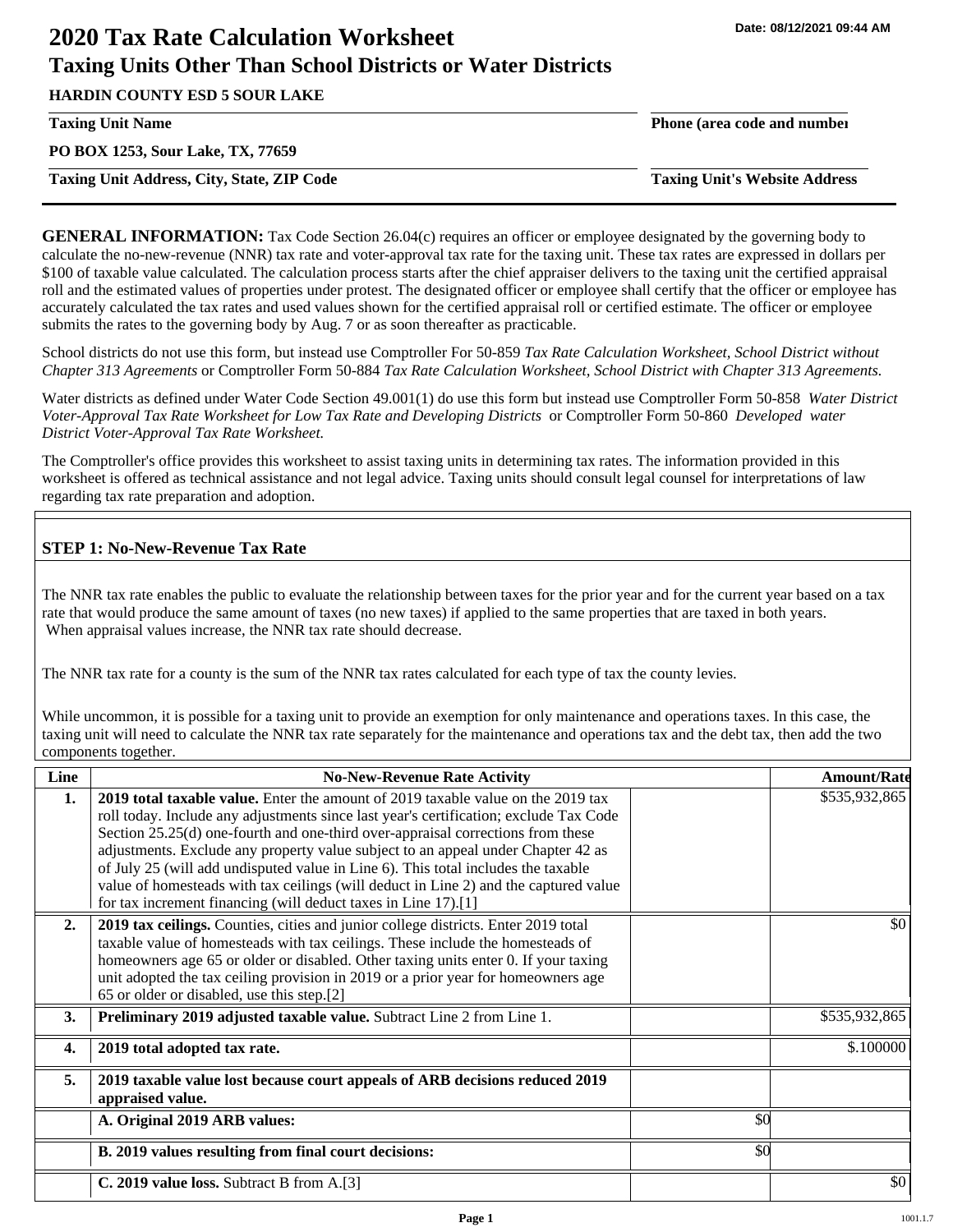| Line | <b>No-New-Revenue Rate Activity</b>                                                                                                                                                                                                                                                                                                                                                                                                                                                |               | <b>Amount/Rate</b> |
|------|------------------------------------------------------------------------------------------------------------------------------------------------------------------------------------------------------------------------------------------------------------------------------------------------------------------------------------------------------------------------------------------------------------------------------------------------------------------------------------|---------------|--------------------|
| 6.   | 2019 taxable value subject to an appeal under Chapter 42, as of July 25.                                                                                                                                                                                                                                                                                                                                                                                                           |               |                    |
|      | A. 2019 ARB certified value:                                                                                                                                                                                                                                                                                                                                                                                                                                                       | $\Omega$      |                    |
|      | B. 2019 disputed value:                                                                                                                                                                                                                                                                                                                                                                                                                                                            | $\Omega$      |                    |
|      | C. 2019 undisputed value Subtract B from A.[4]                                                                                                                                                                                                                                                                                                                                                                                                                                     |               | 0                  |
| 7.   | 2019 Chapter 42-related adjusted values. Add Line 5 and 6                                                                                                                                                                                                                                                                                                                                                                                                                          |               | $\boldsymbol{0}$   |
| 8.   | 2019 taxable value, adjusted for court-ordered reductions. Add Lines 3 and 7                                                                                                                                                                                                                                                                                                                                                                                                       |               | \$535,932,865      |
| 9.   | 2019 taxable value of property in territory the taxing unit deannexed after Jan.<br>1, 2019. Enter the 2019 value of property in deannexed territory.[5]                                                                                                                                                                                                                                                                                                                           |               | \$0                |
| 10.  | 2019 taxable value lost because property first qualified for an exemption in<br>2020. If the taxing unit increased an original exemption, use the difference between<br>the original exempted amount and the increased exempted amount. Do not include<br>value lost due to freeport, goods-in-transit, temporary disaster exemptions. Note<br>that lowering the amount or percentage of an existing exemption in 2020 does not<br>create a new exemption or reduce taxable value. |               |                    |
|      | A. Absolute exemptions. Use 2019 market value:                                                                                                                                                                                                                                                                                                                                                                                                                                     | \$100,210     |                    |
|      | B. Partial exemptions. 2020 exemption amount or 2020 percentage exemption<br>times 2019 value:                                                                                                                                                                                                                                                                                                                                                                                     | \$316,000     |                    |
|      | C. Value loss. Add A and B.[6]                                                                                                                                                                                                                                                                                                                                                                                                                                                     |               | \$416,210          |
| 11.  | 2019 taxable value lost because property first qualified for agricultural<br>appraisal (1-d or 1-d-1), timber appraisal, recreational/scenic appraisal or<br>public access airport special appraisal in 2020. Use only properties that qualified<br>in 2020 for the first time; do not use properties that qualified in 2019.                                                                                                                                                      |               |                    |
|      | A. 2019 market value:                                                                                                                                                                                                                                                                                                                                                                                                                                                              | \$0           |                    |
|      | B. 2020 productivity or special appraised value:                                                                                                                                                                                                                                                                                                                                                                                                                                   | \$0           |                    |
|      | C. Value loss. Subtract B from A.[7]                                                                                                                                                                                                                                                                                                                                                                                                                                               |               | $\overline{50}$    |
| 12.  | Total adjustments for lost value. Add Lines 9, 10C and 11C.                                                                                                                                                                                                                                                                                                                                                                                                                        |               | \$416,210          |
| 13.  | Adjusted 2019 taxable value. Subtract Line 12 from Line 8                                                                                                                                                                                                                                                                                                                                                                                                                          |               | \$535,516,655      |
| 14.  | Adjusted 2019 total levy. Multiply Line 4 by Line 13 and divide by \$100                                                                                                                                                                                                                                                                                                                                                                                                           |               | \$535,516          |
| 15.  | Taxes refunded for years preceding tax year 2019. Enter the amount of taxes<br>refunded by the district for tax years preceding tax year 2019. Types of refunds<br>include court decisions, Tax Code Section 25.25(b) and (c) corrections and Tax<br>Code Section 31.11 payment errors. Do not include refunds for tax year 2019. This<br>line applies only to tax years preceding tax year 2019.[8]                                                                               |               | \$1,856            |
| 16.  | Taxes in tax increment financing (TIF) for tax year 2019 Enter the amount of<br>taxes paid into the tax increment fund for a reinvestment zone as agreed by the<br>taxing unit. If the taxing unit has no 2020 captured appraised value in Line 18D,<br>enter $0.9$ ]                                                                                                                                                                                                              |               | \$0                |
| 17.  | Adjusted 2019 levy with refunds and TIF adjustment. Add Lines 14, and 15,<br>subtract Line 16.[10]                                                                                                                                                                                                                                                                                                                                                                                 |               | \$537,372          |
| 18.  | Total 2020 taxable value on the 2020 certified appraisal roll today. This value<br>includes only certified values or certified estimate of values and includes the total<br>taxable value of homesteads with tax ceilings (will deduct in Line 20). These<br>homesteads include homeowners age 65 or older or disabled.[11]                                                                                                                                                        |               |                    |
|      | A. Certified values:                                                                                                                                                                                                                                                                                                                                                                                                                                                               | \$559,585,980 |                    |
|      | B. Counties: Include railroad rolling stock values certified by the Comptroller's<br>office.                                                                                                                                                                                                                                                                                                                                                                                       | \$0           |                    |
|      | C. Pollution control and energy storage system exemption: Deduct the value of<br>property exempted for the current tax year for the first time as pollution control or<br>energy storage system property                                                                                                                                                                                                                                                                           | \$0           |                    |
|      | D. Tax increment financing: Deduct the 2020 captured appraised value of<br>property taxable by a taxing unit in a tax increment financing zone for which the<br>2020 taxes will be deposited into the tax increment fund. Do not include any new                                                                                                                                                                                                                                   | \$0           |                    |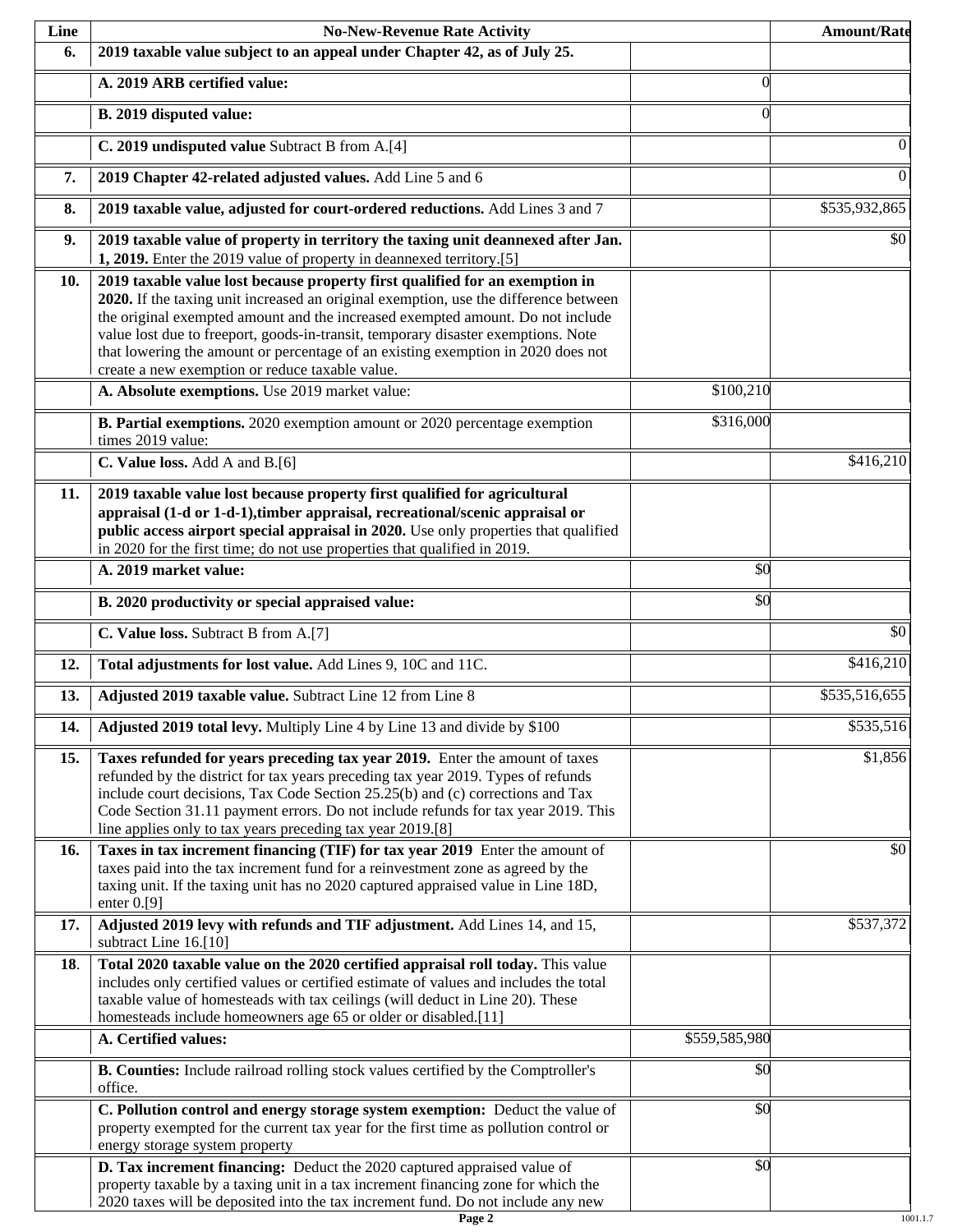| Line                                                     |                                                                                                                                                                              | <b>No-New-Revenue Rate Activity</b> |             | <b>Amount/Rate</b> |
|----------------------------------------------------------|------------------------------------------------------------------------------------------------------------------------------------------------------------------------------|-------------------------------------|-------------|--------------------|
|                                                          | property value that will be included in Line 23 below.[12]                                                                                                                   |                                     |             |                    |
|                                                          | E. Total 2020 value Add A and B, then subtract C and D                                                                                                                       |                                     |             | \$559,585,980      |
| 19.                                                      | Total value of properties under protest or not included on certified appraisal                                                                                               |                                     |             |                    |
|                                                          | roll.[13]                                                                                                                                                                    |                                     |             |                    |
|                                                          | A. 2020 taxable value of properties under protest The chief appraiser certifies a<br>list of properties still under ARB protest. The list shows the appraisal district's     |                                     | \$1,593,770 |                    |
|                                                          | value and the taxpayer's claimed value, if any, or an estimate of the value if the                                                                                           |                                     |             |                    |
|                                                          | taxpayer wins. For each of the properties under protest, use the lowest of these                                                                                             |                                     |             |                    |
|                                                          | values. Enter the total value under protest.[14]                                                                                                                             |                                     |             |                    |
|                                                          | B. 2020 value of properties not under protest or included on certified appraisal<br>roll. The chief appraiser gives taxing units a list of those taxable properties that the |                                     | \$0         |                    |
|                                                          | chief appraiser knows about but are not included in the appraisal roll certification.                                                                                        |                                     |             |                    |
|                                                          | These properties also are not on the list of properties that are still under protest. On                                                                                     |                                     |             |                    |
|                                                          | this list of properties, the chief appraiser includes the market value, appraised value<br>and exemptions for the preceding year and a reasonable estimate of the market     |                                     |             |                    |
|                                                          | value, appraised value and exemptions for the current year. Use the lower market,                                                                                            |                                     |             |                    |
|                                                          | appraised or taxable value (as appropriate). Enter the total value of property not on                                                                                        |                                     |             |                    |
|                                                          | the certified roll.[15]                                                                                                                                                      |                                     |             |                    |
|                                                          | C. Total value under protest or not certified. Add A and B.                                                                                                                  |                                     |             | \$1,593,770        |
| 20.                                                      | 2020 tax ceilings. Counties, cities and junior colleges enter 2020 total taxable value                                                                                       |                                     |             | \$0                |
|                                                          | of homesteads with tax ceilings. These include the homesteads of homeowners age<br>65 or older or disabled. Other taxing units enter 0. If your taxing unit adopted the      |                                     |             |                    |
|                                                          | tax ceiling provision in 2019 or a prior year for homeowners age 65 or older or                                                                                              |                                     |             |                    |
|                                                          | disabled, use this step.[16]                                                                                                                                                 |                                     |             |                    |
| 21.                                                      | 2020 total taxable value. Add Lines 18E and 19C. Subtract Line 20C.[17]                                                                                                      |                                     |             | \$561,179,750      |
| 22.                                                      | Total 2020 taxable value of properties in territory annexed after Jan. 1, 2019.                                                                                              |                                     |             | \$0                |
|                                                          | Include both real and personal property. Enter the 2020 value of property in<br>territory annexed.[18]                                                                       |                                     |             |                    |
| 23.                                                      | Total 2020 taxable value of new improvements and new personal property                                                                                                       |                                     |             | \$7,812,978        |
|                                                          | located in new improvements. New means the item was not on the appraisal roll in                                                                                             |                                     |             |                    |
|                                                          | 2019. An improvement is a building, structure, fixture or fence erected on or affixed                                                                                        |                                     |             |                    |
|                                                          | to land. New additions to existing improvements may be included if the appraised<br>value can be determined. New personal property in a new improvement must have            |                                     |             |                    |
|                                                          | been brought into the taxing unit after Jan. 1, 2019 and be located in a new                                                                                                 |                                     |             |                    |
|                                                          | improvement. New improvements <b>do</b> include property on which a tax abatement                                                                                            |                                     |             |                    |
| 24.                                                      | agreement has expired for 2020.[19]<br>Total adjustments to the 2020 taxable value. Add Lines 22 and 23.                                                                     |                                     |             | \$7,812,978        |
|                                                          |                                                                                                                                                                              |                                     |             |                    |
| 25.                                                      | Adjusted 2020 taxable value. Subtract Line 24 from Line 21.                                                                                                                  |                                     |             | \$553,366,772      |
| 26.                                                      | 2020 NNR tax rate. Divide Line 17 by Line 25 and multiply by \$100.[20]                                                                                                      |                                     |             | \$.097109 / \$100  |
| 27.                                                      | <b>COUNTIES ONLY.</b> Add together the NNR tax rates for each type of tax the<br>county levies. The total is the 2020 county NNR tax rate.[21]                               |                                     |             |                    |
|                                                          | [1]Tex. Tax Code Section                                                                                                                                                     | [2]Tex. Tax Code Section            |             |                    |
|                                                          | [3]Tex. Tax Code Section                                                                                                                                                     | [4] Tex. Tax Code Section           |             |                    |
|                                                          | [5] Tex. Tax Code Section                                                                                                                                                    | [6]Tex. Tax Code Section            |             |                    |
|                                                          | [7] Tex. Tax Code Section                                                                                                                                                    | [8] Tex. Tax Code Section           |             |                    |
|                                                          | [9]Tex. Tax Code Section                                                                                                                                                     | [10]Tex. Tax Code Section           |             |                    |
| [11] Tex. Tax Code Section<br>[12] Tex. Tax Code Section |                                                                                                                                                                              |                                     |             |                    |
|                                                          | [13] Tex. Tax Code Section<br>[14] Tex. Tax Code Section                                                                                                                     |                                     |             |                    |
|                                                          | [15] Tex. Tax Code Section                                                                                                                                                   | [16] Tex. Tax Code Section          |             |                    |
|                                                          | [17] Tex. Tax Code Section                                                                                                                                                   | [18] Tex. Tax Code Section          |             |                    |
|                                                          | [19]Tex. Tax Code Section                                                                                                                                                    | [20]Tex. Tax Code Section           |             |                    |

**[21]Tex. Tax Code Section**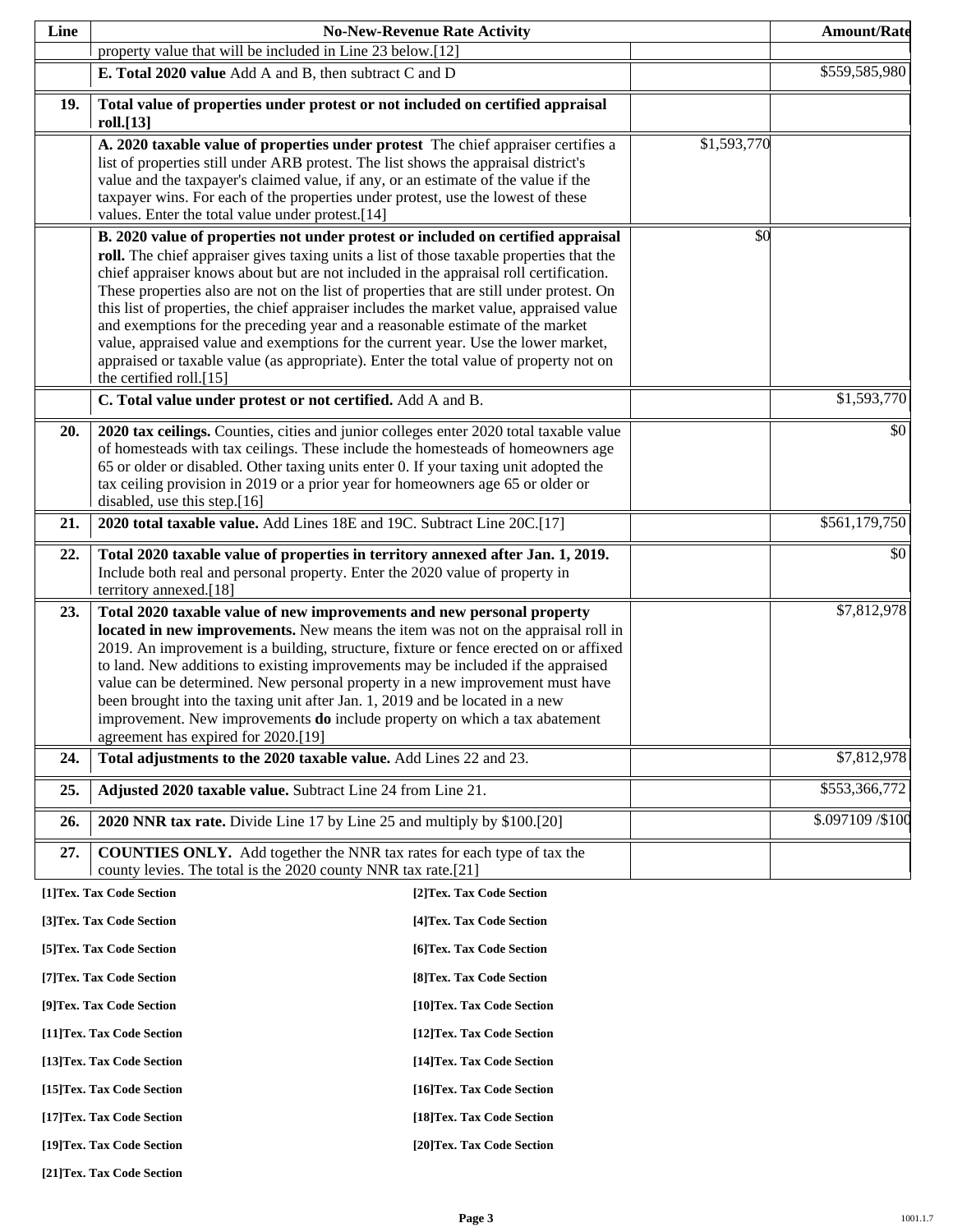### STEP 2: Voter-Approval Tax Rate

The voter-approval tax rate is the highest tax rate that a taxing unit may adopt without holding an election to seek voter approval of the rate. The voter-approval tax rate is split into two separate rates:

1. **Maintenance and Operations (M&O) Tax Rate:** The M&O portion is the tax rate that is needed to raise the same amount of taxes that the taxing unit levied in the prior year plus the applicable percentage allowed by law. This rate accounts for such things as salaries, utilities and day-to-day operations.

2. **Debt Rate:** The debt rate includes the debt service necessary to pay the taxing unit's debt payments in the coming year. This rate accounts for principal and interest on bonds and other debt secured by property tax revenue.

The voter-approval tax rate for a county is the sum of the voter-approval tax rates calculated for each type of tax the county levies. In most cases the voter-approval tax rate exceeds the no-new-revenue tax rate, but occasionally decreases in a taxing unit's debt service will cause the NNR tax rate to be higher than the voter-approval tax rate.

| Line | <b>Voter Approval Tax Rate Activity</b>                                                                                                                                                                                                                                                                                                                                                                                                                                                                                                                                                                                                                                        |                | <b>Amount/Rate</b> |
|------|--------------------------------------------------------------------------------------------------------------------------------------------------------------------------------------------------------------------------------------------------------------------------------------------------------------------------------------------------------------------------------------------------------------------------------------------------------------------------------------------------------------------------------------------------------------------------------------------------------------------------------------------------------------------------------|----------------|--------------------|
| 28.  | 2019 M&O tax rate. Enter the 2019 M&O tax rate.                                                                                                                                                                                                                                                                                                                                                                                                                                                                                                                                                                                                                                |                | \$.100000          |
| 29.  | 2019 taxable value, adjusted for actual and potential court-ordered<br>adjustments. Enter the amount in Line 8 of the No-New-Revenue Tax Rate<br>Worksheet.                                                                                                                                                                                                                                                                                                                                                                                                                                                                                                                    |                | 535,932,865        |
| 30.  | Total 2019 M&O levy. Multiply Line 28 by Line 29 and divide by 100.                                                                                                                                                                                                                                                                                                                                                                                                                                                                                                                                                                                                            |                | 535,932            |
| 31.  | Adjusted 2019 levy for calculating NNR M&O rate.                                                                                                                                                                                                                                                                                                                                                                                                                                                                                                                                                                                                                               |                |                    |
|      | A. 2019 sales tax specifically to reduce property taxes. For cities, counties and<br>hospital districts, enter the amount of additional sales tax collected and spent on<br>M&O expenses in 2019, if any. Other taxing units, enter 0. Counties must exclude<br>any amount that was spent for economic development grants from the amount of<br>sales tax spent.                                                                                                                                                                                                                                                                                                               | $\Omega$       |                    |
|      | B. M&O taxes refunded for years preceding tax year 2019. Enter the amount of<br>M&O taxes refunded in the preceding year for taxes before that year. Types of<br>refunds include court decisions, Tax Code Section 25.25(b) and (c) corrections and<br>Tax Code Section 31.11 payment errors. Do not include refunds for tax year 2019.<br>This line applies only to tax years preceding tax year 2019.                                                                                                                                                                                                                                                                        | 1,856          |                    |
|      | C. 2019 taxes in TIF: Enter the amount of taxes paid into the tax increment fund<br>for a reinvestment zone as agreed by the taxing unit. If the taxing unit has no 2020<br>captured appraised value in Line 18D, enter 0.                                                                                                                                                                                                                                                                                                                                                                                                                                                     | 0              |                    |
|      | D. 2019 transferred function: If discontinuing all of a department, function or<br>activity and transferring it to another taxing unit by written contract, enter the<br>amount spent by the taxing unit discontinuing the function in the 12 months<br>preceding the month of this calculation. If the taxing unit did not operate this<br>function for this 12-month period, use the amount spent in the last full fiscal year in<br>which the taxing unit operated the function. The taxing unit discontinuing the<br>function will subtract this amount in E below. The taxing unit receiving the function<br>will add this amount in E below. Other taxing units enter 0. | $\left($       |                    |
|      | E. 2019 M&O levy adjustments. Add A and B, then subtract C. For taxing unit<br>with D, subtract if discontinuing function and add if receiving function                                                                                                                                                                                                                                                                                                                                                                                                                                                                                                                        | 1,856          |                    |
|      | F. Add Line 30 to 31E.                                                                                                                                                                                                                                                                                                                                                                                                                                                                                                                                                                                                                                                         |                | 537,788            |
| 32.  | Adjusted 2020 taxable value. Enter the amount in Line 25 of the No-New-<br>Revenue Tax Rate Worksheet.                                                                                                                                                                                                                                                                                                                                                                                                                                                                                                                                                                         |                | 553,366,772        |
| 33.  | 2020 NNR M&O rate (unadjusted) Divide Line 31F by Line 32 and multiply by<br>\$100.                                                                                                                                                                                                                                                                                                                                                                                                                                                                                                                                                                                            |                | 0.097184           |
| 34.  | Rate adjustment for state criminal justice mandate.[23]                                                                                                                                                                                                                                                                                                                                                                                                                                                                                                                                                                                                                        |                |                    |
|      | A. 2020 state criminal justice mandate. Enter the amount spent by a county in the<br>previous 12 months providing for the maintenance and operation cost of keeping<br>inmates in county-paid facilities after they have been sentenced. Do not include any<br>state reimbursement received by the county for the same purpose.                                                                                                                                                                                                                                                                                                                                                | $\Omega$       |                    |
|      | <b>B. 2019 state criminal justice mandate</b> Enter the amount spent by a county in the<br>12 months prior to the previous 12 months providing for the maintenance and<br>operation cost of keeping inmates in county-paid facilities after they have been<br>sentenced. Do not include any state reimbursement received by the county for the<br>same purpose. Enter zero if this is the first time the mandate applies                                                                                                                                                                                                                                                       | $\overline{0}$ |                    |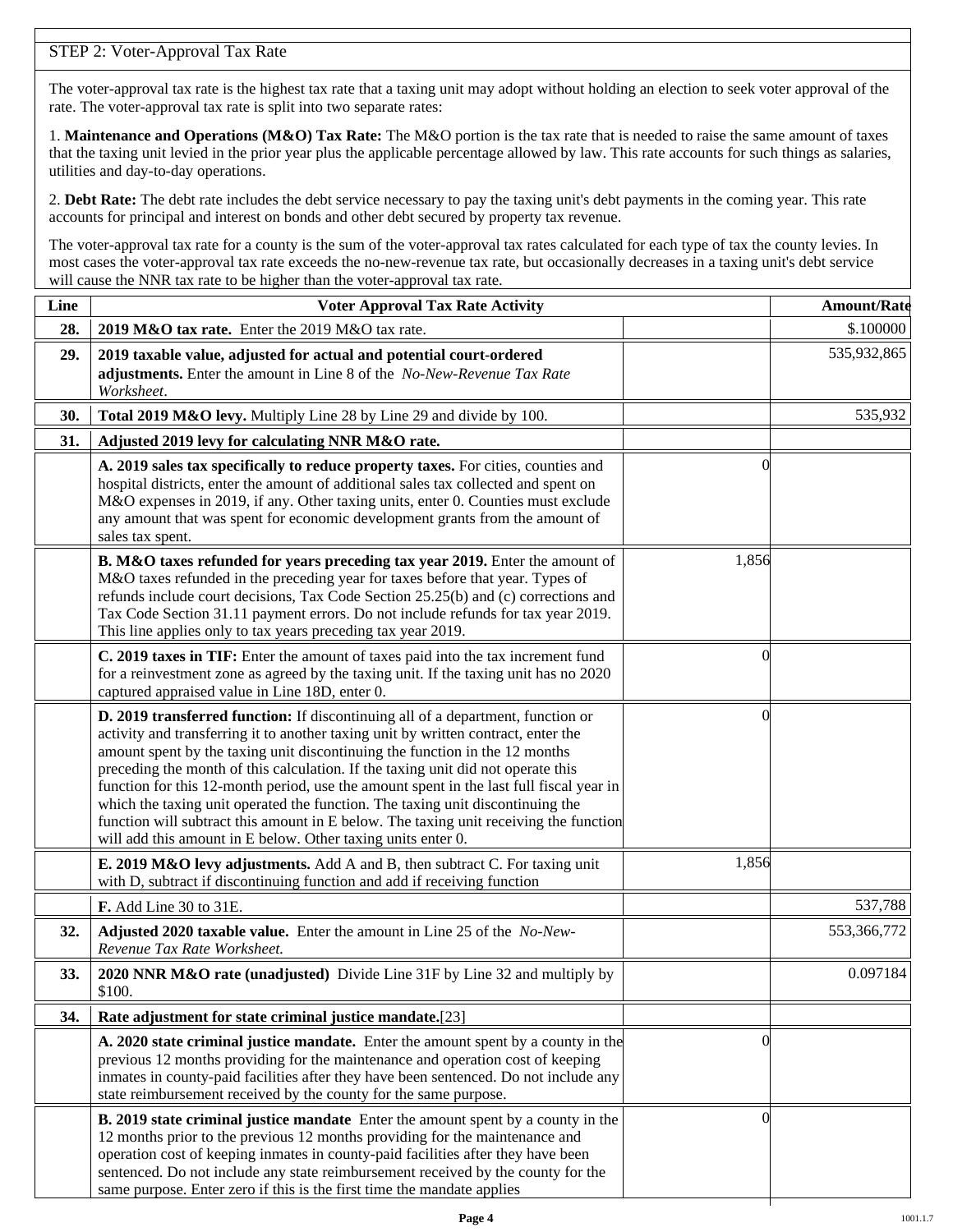| Line | <b>Voter Approval Tax Rate Activity</b>                                                                                                                                                                                                                                                                                                                                                                                                                                                                                                                                                                                                                                                                                                                                                                                                                                                                                                                                                                                                                                      |          | <b>Amount/Rate</b> |
|------|------------------------------------------------------------------------------------------------------------------------------------------------------------------------------------------------------------------------------------------------------------------------------------------------------------------------------------------------------------------------------------------------------------------------------------------------------------------------------------------------------------------------------------------------------------------------------------------------------------------------------------------------------------------------------------------------------------------------------------------------------------------------------------------------------------------------------------------------------------------------------------------------------------------------------------------------------------------------------------------------------------------------------------------------------------------------------|----------|--------------------|
|      | C. Subtract B from A and divide by Line 32 and multiply by \$100                                                                                                                                                                                                                                                                                                                                                                                                                                                                                                                                                                                                                                                                                                                                                                                                                                                                                                                                                                                                             | 0.000000 |                    |
|      | <b>D.</b> Enter the rate calculated in C. If not applicable, enter 0.                                                                                                                                                                                                                                                                                                                                                                                                                                                                                                                                                                                                                                                                                                                                                                                                                                                                                                                                                                                                        |          | 0.000000           |
| 35.  | Rate adjustment for indigent health care expenditures[24]                                                                                                                                                                                                                                                                                                                                                                                                                                                                                                                                                                                                                                                                                                                                                                                                                                                                                                                                                                                                                    |          |                    |
|      | A. 2020 indigent health care expenditures Enter the amount paid by a taxing unit<br>providing for the maintenance and operation cost of providing indigent health care<br>for the period beginning on July 1, 2019 and ending on June 30, 2020, less any state<br>assistance received for the same purpose                                                                                                                                                                                                                                                                                                                                                                                                                                                                                                                                                                                                                                                                                                                                                                   | ſ        |                    |
|      | B. 2019 indigent health care expenditures Enter the amount paid by a taxing unit<br>providing for the maintenance and operation cost of providing indigent health care<br>for the period beginning on July 1, 2018 and ending on June 30, 2019, less any state<br>assistance received for the same purpose                                                                                                                                                                                                                                                                                                                                                                                                                                                                                                                                                                                                                                                                                                                                                                   | 0        |                    |
|      | C. Subtract B from A and divide by Line 32 and multiply by \$100                                                                                                                                                                                                                                                                                                                                                                                                                                                                                                                                                                                                                                                                                                                                                                                                                                                                                                                                                                                                             | 0.000000 |                    |
|      | <b>D.</b> Enter the rate calculated in C. If not applicable, enter 0.                                                                                                                                                                                                                                                                                                                                                                                                                                                                                                                                                                                                                                                                                                                                                                                                                                                                                                                                                                                                        |          | 0.000000           |
| 36.  | Rate adjustment for county indigent defense compensation.[25]                                                                                                                                                                                                                                                                                                                                                                                                                                                                                                                                                                                                                                                                                                                                                                                                                                                                                                                                                                                                                |          |                    |
|      | A. 2020 indigent defense compensation expenditures. Enter the amount paid by<br>a county to provide appointed counsel for indigent individuals for the period<br>beginning on July 1, 2019 and ending on June 30, 2020, less any state grants<br>received by the county for the same purpose                                                                                                                                                                                                                                                                                                                                                                                                                                                                                                                                                                                                                                                                                                                                                                                 | 0        |                    |
|      | B. 2019 indigent defense compensation expenditures. Enter the amount paid by a<br>county to provide appointed counsel for indigent individuals for the period<br>beginning on July 1, 2018 and ending on June 30, 2019, less any state grants<br>received by the county for the same purpose                                                                                                                                                                                                                                                                                                                                                                                                                                                                                                                                                                                                                                                                                                                                                                                 | 0        |                    |
|      | C. Subtract B from A and divide by Line 32 and multiply by \$100                                                                                                                                                                                                                                                                                                                                                                                                                                                                                                                                                                                                                                                                                                                                                                                                                                                                                                                                                                                                             | 0.000000 |                    |
|      | <b>D.</b> Multiply B by 0.05 and divide by Line 32 and multiply by \$100.                                                                                                                                                                                                                                                                                                                                                                                                                                                                                                                                                                                                                                                                                                                                                                                                                                                                                                                                                                                                    | 0.000000 |                    |
|      | <b>E.</b> Enter the lessor of C and D. If not applicable, enter 0.                                                                                                                                                                                                                                                                                                                                                                                                                                                                                                                                                                                                                                                                                                                                                                                                                                                                                                                                                                                                           |          | 0.000000           |
| 37.  | Rate adjustment for county hospital expenditures.                                                                                                                                                                                                                                                                                                                                                                                                                                                                                                                                                                                                                                                                                                                                                                                                                                                                                                                                                                                                                            |          |                    |
|      | A. 2020 eligible county hospital expenditures Enter the amount paid by the<br>county or municipality to maintain and operate an eligible county hospital for the<br>period beginning on July 1, 2019 and ending on June 30, 2020                                                                                                                                                                                                                                                                                                                                                                                                                                                                                                                                                                                                                                                                                                                                                                                                                                             | 0        |                    |
|      | <b>B. 2019 eligible county hospital expenditures</b> Enter the amount paid by the county<br>or municipality to maintain and operate an eligible county hospital for the period<br>beginning on July 1, 2018 and ending on June 30, 2019                                                                                                                                                                                                                                                                                                                                                                                                                                                                                                                                                                                                                                                                                                                                                                                                                                      | $\Omega$ |                    |
|      | C. Subtract B from A and divide by Line 32 and multiply by \$100                                                                                                                                                                                                                                                                                                                                                                                                                                                                                                                                                                                                                                                                                                                                                                                                                                                                                                                                                                                                             | 0.000000 |                    |
|      | <b>D.</b> Multiply B by 0.08 and divide by Line 32 and multiply by \$100                                                                                                                                                                                                                                                                                                                                                                                                                                                                                                                                                                                                                                                                                                                                                                                                                                                                                                                                                                                                     | 0.000000 |                    |
|      | <b>E.</b> Enter the lessor of C and D, if applicable. If not applicable, enter 0.                                                                                                                                                                                                                                                                                                                                                                                                                                                                                                                                                                                                                                                                                                                                                                                                                                                                                                                                                                                            |          | 0.000000           |
| 38.  | Adjusted 2020 NNR M&O rate. Add Lines 33, 34D, 35D, 36E, and 37E.                                                                                                                                                                                                                                                                                                                                                                                                                                                                                                                                                                                                                                                                                                                                                                                                                                                                                                                                                                                                            |          | 0.097184           |
| 39.  | 2020 voter-approval M&O rate. Enter the rate as calculated by the appropriate<br>scenario below.<br>Special Taxing Unit If the taxing unit qualifies as a special taxing unit, multiply<br>Line 38 by 1.08<br>-or-<br>Other Taxing Unit If the taxing unit does not qualify as a special taxing unit,<br>multiply Line 38 by 1.035.<br>-or-<br><b>Taxing unit affected by disaster declaration</b> If the taxing unit is located in an area<br>declared as disater area, the governing body may direct the person calculating the<br>voter-approval rate to calculate in the manner provided for a special taxing unit.<br>The taxing unit shall continue to calculate the voter-approval rate in this manner<br>until the earlier of 1) the second year in which total taxable value on the certified<br>appraisal roll exceeds the total taxable value of the tax year in which the disaster<br>occurred, and 2) the third tax year after the tax year in which the disaster occurred.<br>If the taxing unit qualifies under this scenario, multiply Line 38 by 1.08. [27] |          | 0.104958           |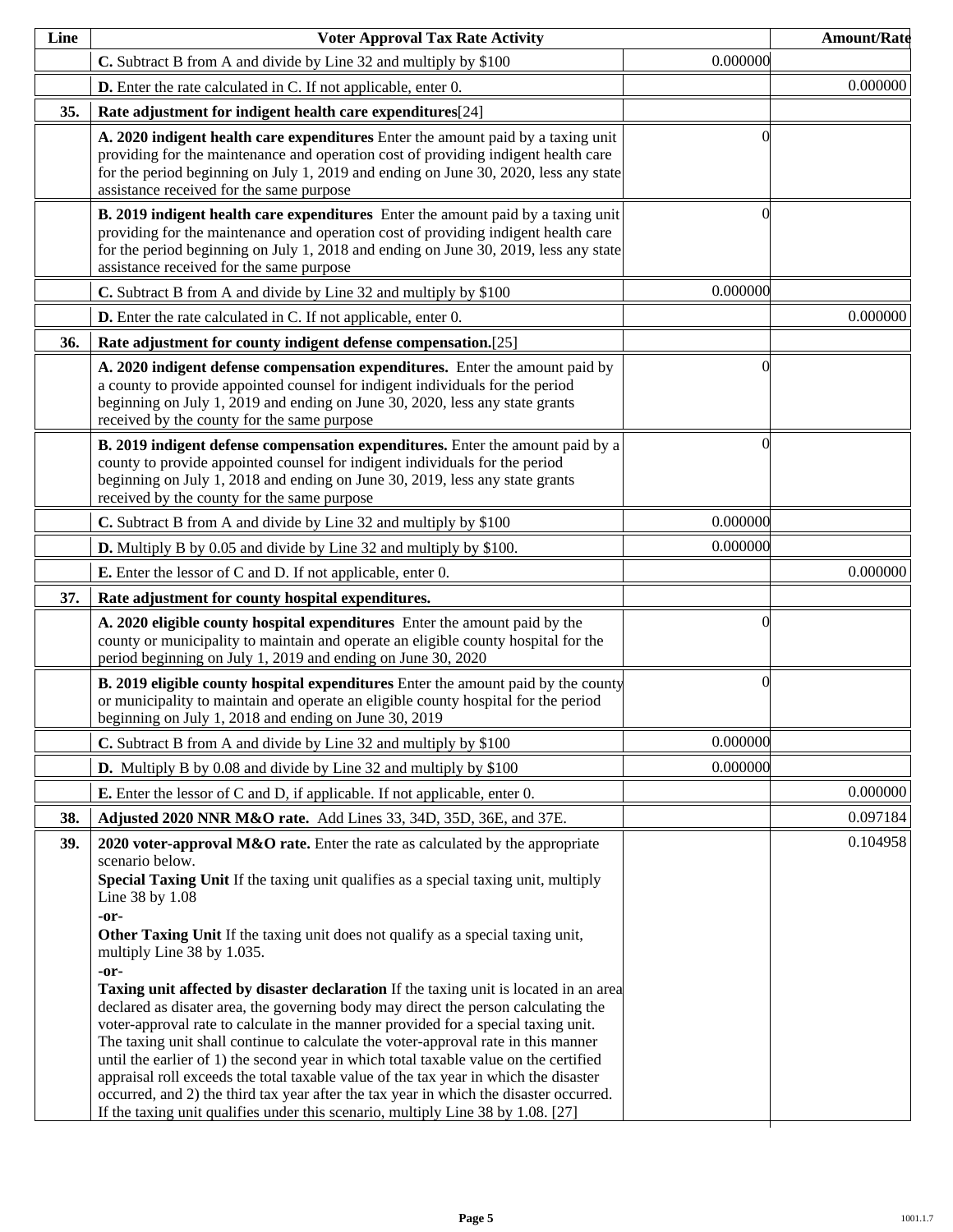| Line | <b>Voter Approval Tax Rate Activity</b>                                                                                                                                                                                                                                                                                                                                             |          | <b>Amount/Rate</b> |
|------|-------------------------------------------------------------------------------------------------------------------------------------------------------------------------------------------------------------------------------------------------------------------------------------------------------------------------------------------------------------------------------------|----------|--------------------|
| 40.  | Total 2020 debt to be paid with property taxes and additional sales tax<br>revenue. Debt means the interest and principal that will be paid on debts that:<br>(1) are paid by property taxes,<br>(2) are secured by property taxes,<br>(3) are scheduled for payment over a period longer than one year, and<br>(4) are not classified in the taxing unit's budget as M&O expenses. |          |                    |
|      | A. Debt also includes contractual payments to other taxing units that have incurred<br>debts on behalf of this taxing unit, if those debts meet the four conditions above.<br>Include only amounts that will be paid from property tax revenue. Do not include<br>appraisal district budget payments.<br>Enter debt amount                                                          | 0        |                    |
|      | B. Subtract unencumbered fund amount used to reduce total debt.                                                                                                                                                                                                                                                                                                                     | $\Omega$ |                    |
|      | C. Subtract certified amount spent from sales tax to reduce debt(enter zero if<br>none)                                                                                                                                                                                                                                                                                             |          |                    |
|      | D. Subtract amount paid from other resources                                                                                                                                                                                                                                                                                                                                        | $\Omega$ |                    |
|      | E. Adjusted debt Subtract B, C and D from A                                                                                                                                                                                                                                                                                                                                         |          | $\boldsymbol{0}$   |
| 41.  | Certified 2019 excess debt collections Enter the amount certified by the collector.                                                                                                                                                                                                                                                                                                 |          | $\vert 0 \vert$    |
| 42.  | Adjusted 2020 debt Subtract Line 41 from Line 40E                                                                                                                                                                                                                                                                                                                                   |          | $\overline{0}$     |
| 43.  | 2020 anticipated collection rate.                                                                                                                                                                                                                                                                                                                                                   |          |                    |
|      | A. Enter the 2020 anticipated collection rate certified by the collector                                                                                                                                                                                                                                                                                                            | 100.00   |                    |
|      | <b>B.</b> Enter the 2019 actual collection rate                                                                                                                                                                                                                                                                                                                                     | 0.96     |                    |
|      | C. Enter the 2018 actual collection rate                                                                                                                                                                                                                                                                                                                                            | 0.96     |                    |
|      | <b>D.</b> Enter the 2017 actual collection rate                                                                                                                                                                                                                                                                                                                                     | 0.97     |                    |
|      | E. If the anticipated collection rate in A is lower than actual collection rates in B, C<br>and D, enter the lowest collection rate from B, C and D. If the anticipated rate in A<br>is higher than at least one of the rates in the prior three years, enter the rate from A.<br>Note that the rate can be greater than 100%.                                                      |          | 100.00             |
| 44.  | 2020 debt adjusted for collections. Divide Line 42 by Line 43E.                                                                                                                                                                                                                                                                                                                     |          | $\Omega$           |
| 45.  | 2020 total taxable value. Enter the amount on Line 21 of the No-New-Revenue<br>Tax Rate Worksheet.                                                                                                                                                                                                                                                                                  |          | 561,179,750        |
| 46.  | 2020 debt rate Divide Line 44 by Line 45 and multiply by \$100.                                                                                                                                                                                                                                                                                                                     |          | 0.000000           |
| 47.  | 2020 voter-approval tax rate. Add Line 39 and 46.                                                                                                                                                                                                                                                                                                                                   |          |                    |
| 48.  | <b>COUNTIES ONLY.</b> Add together the voter-approval tax rate for each type of tax<br>the county livies. The total is the 2020 county voter-approval tax rate.                                                                                                                                                                                                                     |          |                    |
|      | STEP 3 NNR Tax Rate and Voter-Approval Tax Rate Adjustments for Additional Sales tAx to Reduce Property Taxes                                                                                                                                                                                                                                                                       |          |                    |

Cities, counties and hospital districts may levy a sales tax specifically to reduce property taxes. Local voters by election must approve imposing or abolishing the additional sales tax. If approved, the taxing unit must reduce its NNR and voter-approval tax rates to offset the expected sales tax revenue.

This section should only be completed by a county, city or hospital district that is required to adjust its NNR tax rate and/or voterapproval tax rate because it adopted the additional sales tax.

| <b>Additional Sales and Use Tax Worksheet</b>                                                                                                                                                                                                                                                                                                                                                                                                                                                | <b>Amount/Rate</b>                                                  |
|----------------------------------------------------------------------------------------------------------------------------------------------------------------------------------------------------------------------------------------------------------------------------------------------------------------------------------------------------------------------------------------------------------------------------------------------------------------------------------------------|---------------------------------------------------------------------|
| Taxable sales. For taxing units that adopted the sales tax in November 2019 or May<br>2020, enter the Comptroller's estimate of taxable sales for the previous four<br>quarters [32]. Estimates of taxable sales may be obtained through the Comptroller's<br>Allocation Historical Summary webpage. Taxing units that adopted the sales tax<br>before November 2019, skip this line.                                                                                                        | $\Omega$                                                            |
| <b>Estimated sales tax revenue.</b> Counties exclude any amount that is or will be spent<br>for economic development grants from the amount of estimated sales tax<br>revenue. $[33]$<br>Taxing units that adopted the sales tax in November 2019 or in May 2020.<br>Multiply the amount on Line 49 by the sales tax rate (.01, .005 or .0025, as<br>applicable) and multiply the result by $.95$ [34] -or-<br>Taxing units that adopted the sales tax before November 2019. Enter the sales | OI.                                                                 |
|                                                                                                                                                                                                                                                                                                                                                                                                                                                                                              | tax revenue for the previous four quarters. Do not multiply by .95. |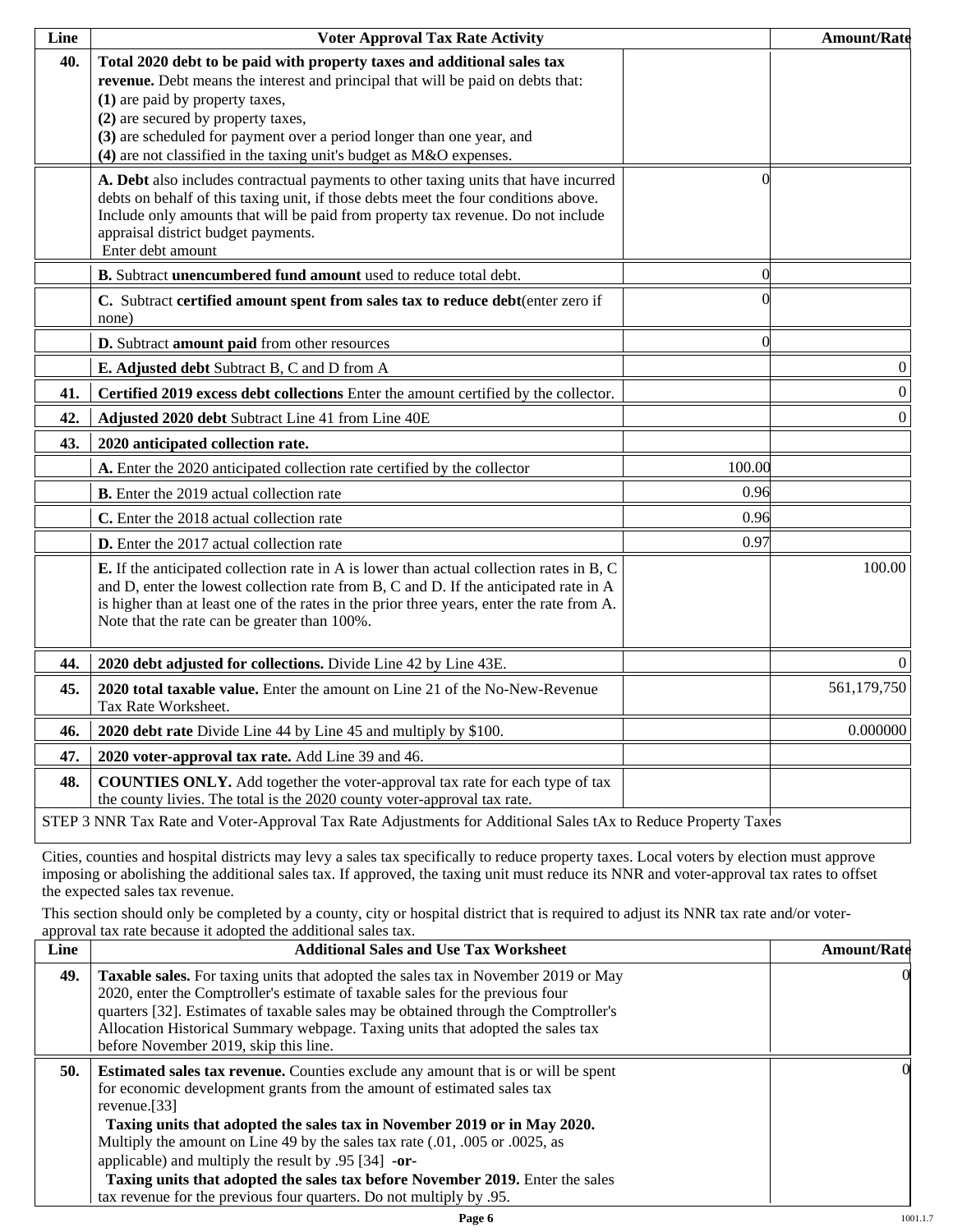| Line | <b>Additional Sales and Use Tax Worksheet</b>                                                                                                                                                                                             | <b>Amount/Rate</b> |
|------|-------------------------------------------------------------------------------------------------------------------------------------------------------------------------------------------------------------------------------------------|--------------------|
| 51.  | <b>2020 total taxable value.</b> Enter the amount from Line 21 of the <i>No-New-Revenue</i><br>Tax Rate Worksheet                                                                                                                         | 561,179,750        |
| 52.  | Sales tax adjustment rate. Divide Line 50 by Line 51 and multiply by \$100.                                                                                                                                                               | 0.000000           |
| 53.  | 2020 NNR tax rate, unadjusted for sales tax $[35]$ . Enter the rate from Line 26 or<br>27, as applicable, on the No-New-Revenue Tax Rate Worksheet.                                                                                       | \$.097109          |
| 54.  | 2020 NNR tax rate, adjusted for sales tax.<br>Taxing units that adopted the sales tax in November 2019 or in May 2020.<br>Subtract Line 52 from Line 53. Skip to Line 55 if you adopted the additional sales<br>tax before November 2019. | \$.097109          |
| 55.  | 2020 voter-approval tax rate, unadjusted for sales tax. [36] Enter the rate from<br>Line 47 or Line 48 as applicable, of the Voter-Approval Tax Rate<br>Worksheet                                                                         | 0.104958           |
| 56.  | 2020 voter-approval tax rate, adjusted for sales tax.<br>Subtract Line 52 from Line 55.<br>[38]Tex. Tax Code Section<br>[37]Tex. Tax Code Section                                                                                         | 0.104958           |

#### STEP 4: Additional Rollback Protection for Pollution Control

A taxing unit may raise its rate for M&O funds used to pay for a facility, device or method for the control of air, water or land pollution. This includes any land, structure, building, installation, excavation, machinery, equipment or device that is used, constructed, acquired or installed wholly or partly to meet or exceed pollution control requirements. The taxing unit's expenses are those necessary to meet the requirements of a permit issued by the Texas Commission on Environmental Quality (TCEQ). The taxing unit must provide the tax assessor with a copy of the TCEQ letter of determination that states the portion of the cost of the installation for pollution control.

This section should only be completed by a taxing unit that uses M&O Funds to pay for a facility, device or method for the control of air, water or land pollution.

This section should only by completed by a taxing unit that uses M&O funds to pay for a facility, device or method for the control of air, water or land pollution.

| Line | <b>Activity</b>                                                                                                                                                                                                                                    | <b>Amount/Rate</b>  |
|------|----------------------------------------------------------------------------------------------------------------------------------------------------------------------------------------------------------------------------------------------------|---------------------|
| 57.  | Certified expenses from the Texas Commission on Environmental Quality (TCEQ). Enter the amount<br>certified in the determination letter from TCEQ [37]. The taxing unit shall provide its tax assessor-collector<br>with a copy of the letter.[38] | $\vert$ \$0 $\vert$ |
| 58.  | <b>2020 total taxable value.</b> Enter the amount from Line 21 of the No-New-Revenue Tax Rate Worksheet.                                                                                                                                           | \$561,179,750       |
| 59.  | <b>Additional rate for pollution control.</b> Divide Line 57 by Line 58 and multiply by \$100.                                                                                                                                                     | 0.000000            |
| 60.  | 2020 voter-approval tax rate, adjusted for pollution control. Add Line 59 to one of the following lines<br>(as applicable): Line 47, Line 48 (counties) or Line 56 (taxing units with the additional sales tax).                                   | 0.104958            |

**[37]Tex. Tax Code Section [38]Tex. Tax Code Section**